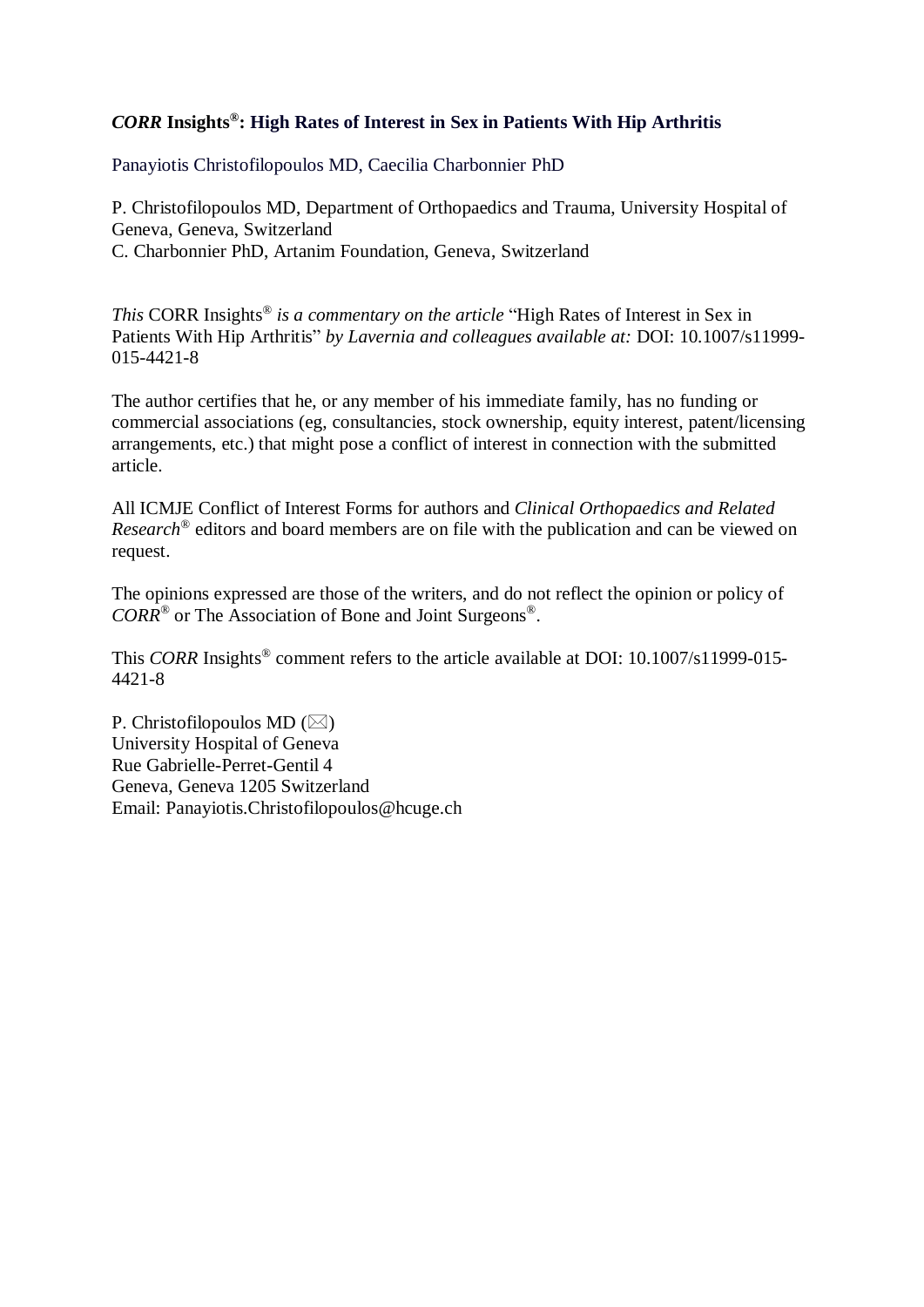#### **Where Are We Now?**

It is generally understood that patients with hip arthritis will report a decrease in their sexual activity because of pain and physical limitations that make sexual intercourse difficult. This can cause unhappiness in relationships and reduce quality of life. Although the study authors noted that patients at their institution are asked "how much does your hip or knee limit or interfere with your sexual activity?" as part of a new-patient questionnaire, surgeons both in the US and abroad rarely discuss sexual activity with a patient prior to undergoing THA. Indeed, surgeons may be uncomfortable with the conversation, but beyond the awkwardness, surgeons avoid the subject because we lack basic knowledge on what patients desire and expect in terms sexual activity both before and after hip arthroplasty.

It is our impression that part of this problem is related to journals' discomfort about this sensitive topic. Regardless of the reason, the fact is that other than the report of Lavernia and colleagues published here in *Clinical Orthopaedics and Related Research® ,* we have little information on the influence of hip arthrosis on sexual activity. This is important, as it is not an overstatement to suggest that sexual activity may just be the last form of intense physical activity some of our patients still practice!

#### **Where Do We Need To Go?**

If a goal of THA is the restoration of patients' prearthritic quality of life, it seems an important oversight that surgeons often fail to discuss sexual activity with their patients. A recent article in the *New York Times* [1] noted the "hidden benefits" of joint arthroplasty in the sexual life of patients, including an increase in libido following pain relief. To our knowledge, this article was one of the first wide-appeal articles in the lay press on the subject. An article with public reach has the potential to encourage patients and surgeons to discuss the subject during consultations. Although some prior research has suggested that this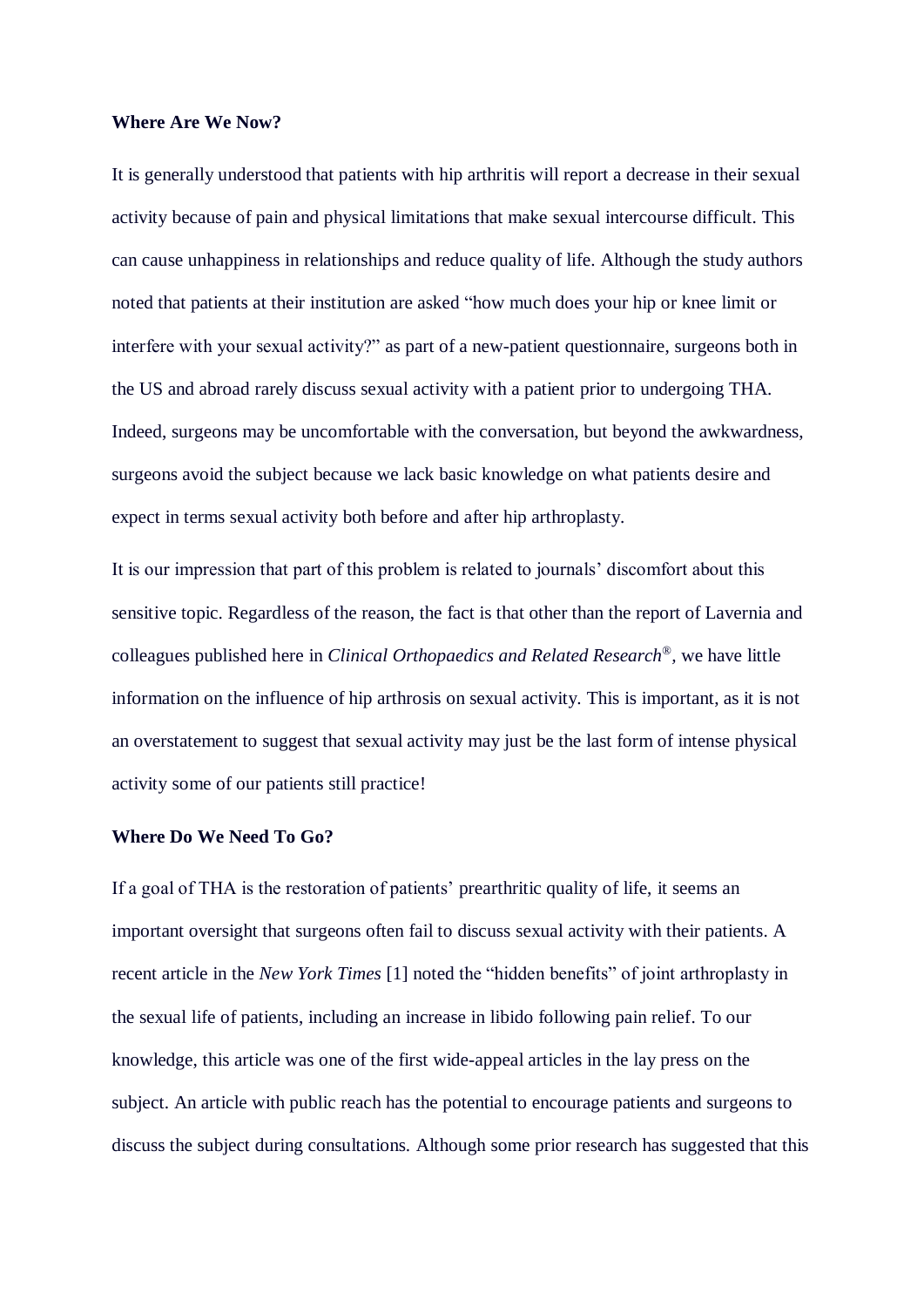benefit is not entirely "hidden" from surgeons [3], it has in fact been studied only rarely, and it seems equally clear that surgeons do not consistently discuss this topic with their patients [4], and they should.

We believe that a discussion of this sensitive matter should be open and free between surgeons and patients. Information given as to which sexual positions are permitted after THA should also be precise and derived from good quality clinical and biomechanical studies including pain and activity scores as well as in depth investigation of artificial hip joint range of motion using finite element analysis.

### **How Do We Get There?**

Surgeons and patients should feel comfortable discussing a patient's sexual activity during preoperative visits. We also need to regularly include this activity in the outcome scores we use to evaluate our results, as this information may help determine whether a patient will increase their libido following THA.

We and our colleagues [2] recently published the first biomechanical study that investigated the most common sexual positions that could be safely executed by patients with a THA. This preliminary study included two subjects. While a good start, further investigations including more patients, patients from different cultures, patients with differing sexual orientations, and perhaps even patients with different types of implants would offer more scientifically based data that might help us create clear guidelines that surgeons could share with their patients.

We hope that in the future, researchers will be attracted in investigating this sensitive but important matter since we still lack evidence-based information on sexual activity after THA.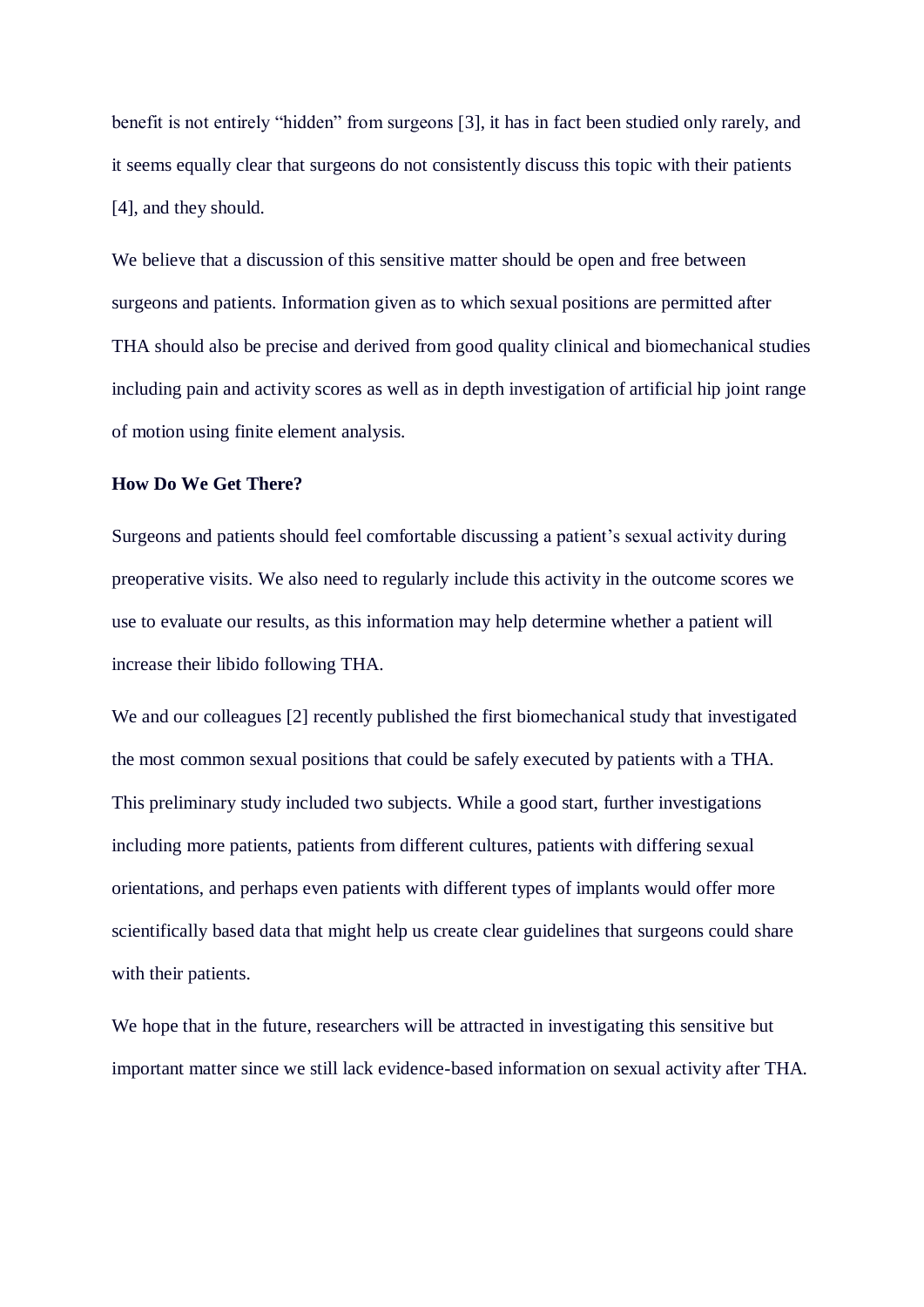Surgeons will probably find it easier to discuss the topic with their patients if they have clear information to share with them and validated scores to evaluate their handicap and outcome after surgery.

At last, we are happy to observe that publishing good quality clinical and scientific data on this hot topic is something high quality journals are ready to do!